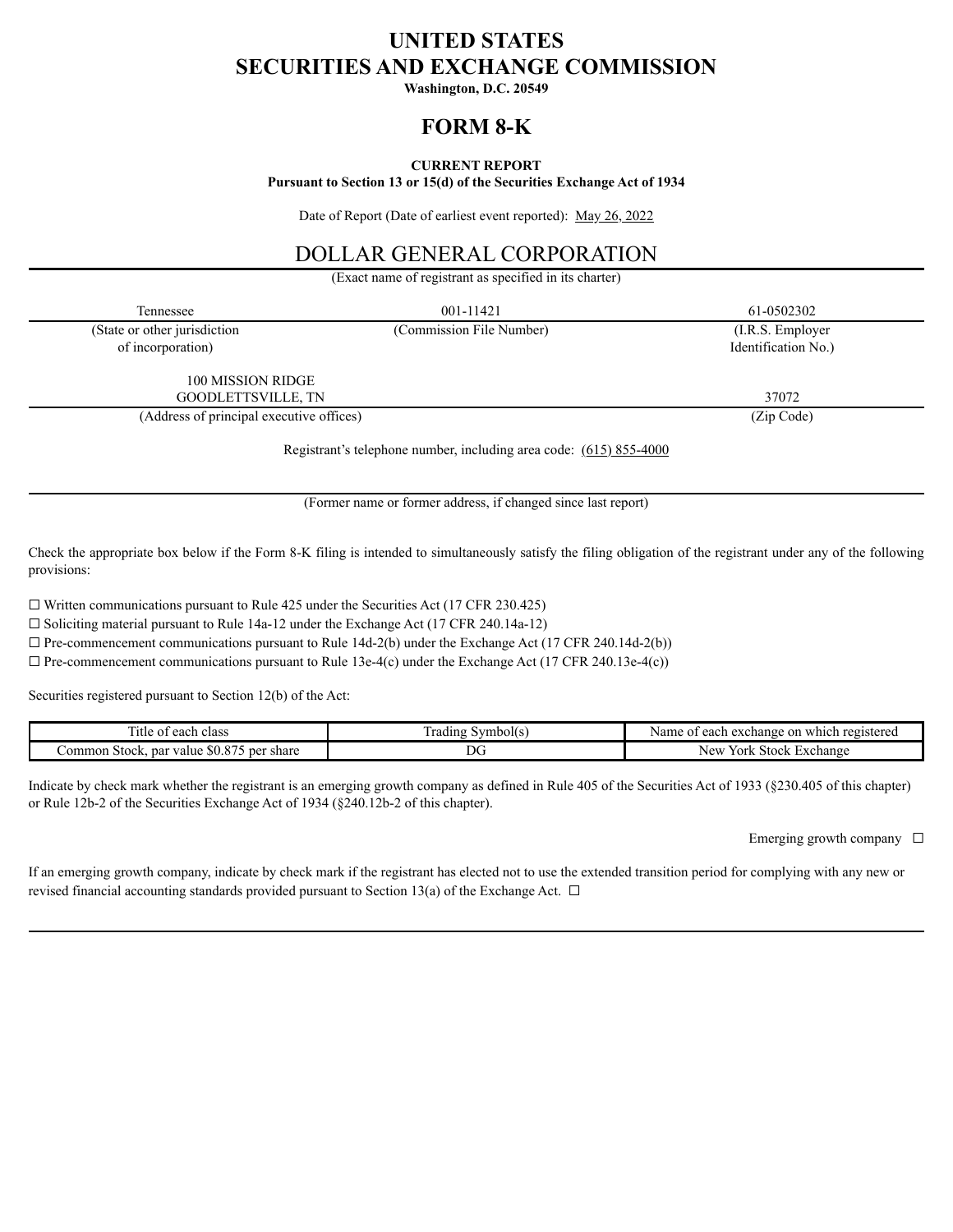### **ITEM 2.02 RESULTS OF OPERATIONS AND FINANCIAL CONDITION.**

On May 26, 2022, Dollar General Corporation (the "Company") issued a news release regarding results of operations and financial condition for the fiscal 2022 first quarter (13 weeks) ended April 29, 2022. The news release is furnished as Exhibit 99 hereto.

The information contained within this Item 2.02, including the information in Exhibit 99, shall not be deemed "filed" for purposes of Section 18 of the Securities Exchange Act of 1934, as amended, and shall not be deemed incorporated by reference into any filing under the Securities Act of 1933, as amended.

#### **ITEM 7.01 REGULATION FD DISCLOSURE.**

The information set forth in Item 2.02 above is incorporated herein by reference. The news release also:

- sets forth statements regarding, among other things, the Company's outlook, as well as the Company's planned conference call to discuss the reported financial results, the Company's outlook, and certain other matters; and
- announces that on May 25, 2022, the Company's Board of Directors declared a quarterly cash dividend of \$0.55 per share on the Company's outstanding common stock payable on or before July 19, 2022 to shareholders of record on July 5, 2022.

The information contained within this Item 7.01, including the information in Exhibit 99, shall not be deemed "filed" for purposes of Section 18 of the Securities Exchange Act of 1934, as amended, and shall not be deemed incorporated by reference into any filing under the Securities Act of 1933, as amended.

### **ITEM 9.01 FINANCIAL STATEMENTS AND EXHIBITS.**

- (a) Financial statements of businesses acquired. N/A
- (b) Pro forma financial information. N/A
- (c) Shell company transactions. N/A
- (d) Exhibits. See Exhibit Index to this report.

### **EXHIBIT INDEX**

#### **Exhibit No. Description**

- [99](#page-3-0) News [release](#page-3-0) issued May 26, 2022
- 104 The cover page from this Current Report on Form 8-K, formatted in Inline XBRL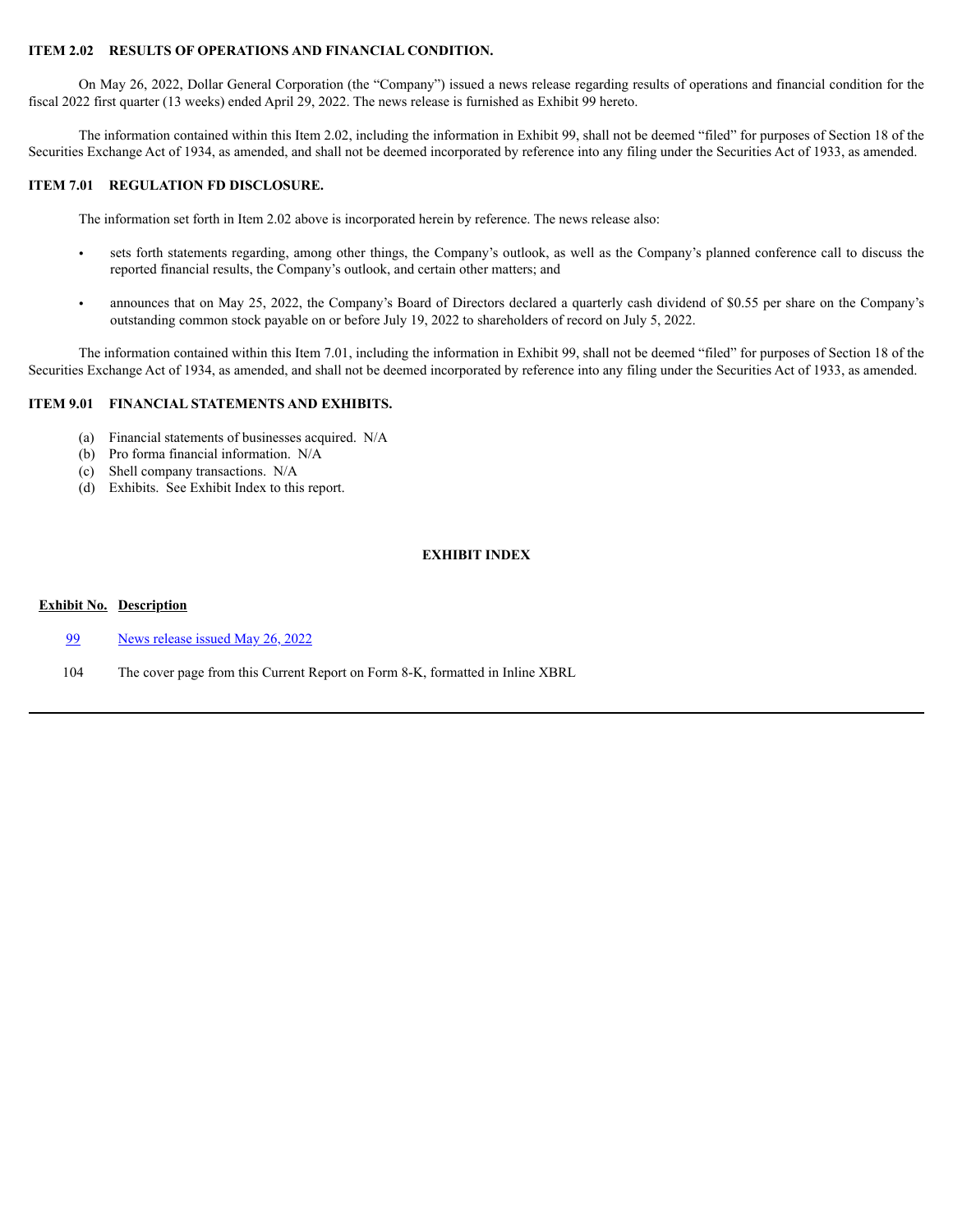#### **SIGNATURE**

Pursuant to the requirements of the Securities Exchange Act of 1934, the Registrant has duly caused this report to be signed on its behalf by the undersigned hereunto duly authorized.

# Date: May 26, 2022 **DOLLAR GENERAL CORPORATION**

By: /s/ Rhonda M. Taylor

Rhonda M. Taylor Executive Vice President and General Counsel

2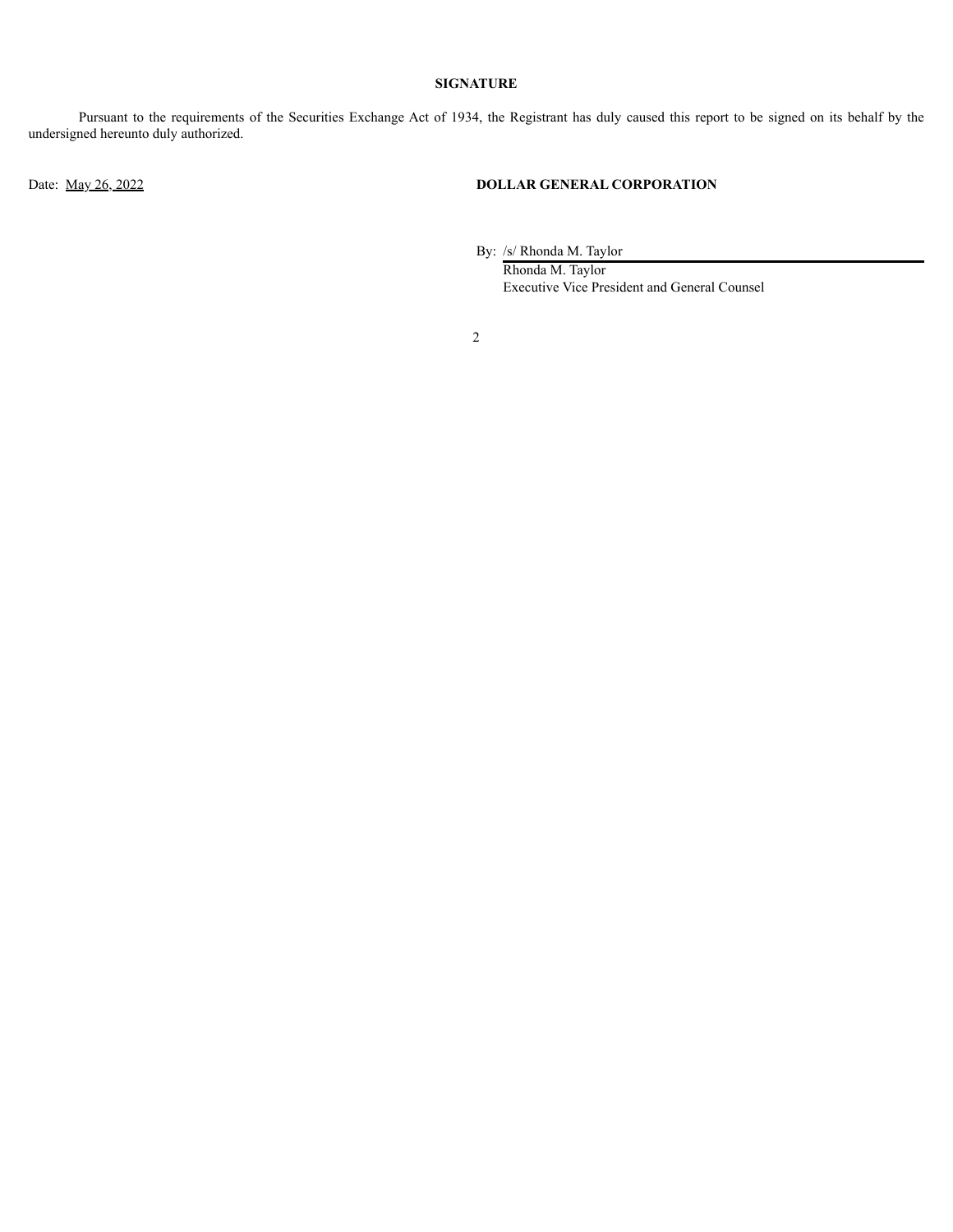# **Dollar General Corporation Reports First Quarter 2022 Results**

#### *Raises Sales Guidance for Fiscal Year 2022*

<span id="page-3-0"></span>GOODLETTSVILLE, Tenn.--(BUSINESS WIRE)--May 26, 2022--Dollar General Corporation (NYSE: DG) today reported financial results for its fiscal year 2022 first quarter (13 weeks) ended April 29, 2022.

- Net Sales Increased 4.2% to \$8.8 Billion
- Same-Store Sales Decreased 0.1%
- Operating Profit Decreased 17.9% to \$746.2 Million
- Diluted Earnings Per Share ("EPS") Decreased 14.5% to \$2.41
- Cash Flows From Operations of \$449.5 Million
- Board of Directors Declares Quarterly Cash Dividend of \$0.55 per share

"We are pleased with our start to 2022, and I want to thank each of our team members for their ongoing commitment and dedication to serving our customers every day," said Todd Vasos, Dollar General's chief executive officer. "Despite ongoing headwinds due to supply chain pressures and heightened inflation, we remained focused on controlling what we can control and delivered solid financial results, which exceeded our expectations for sales and EPS for the quarter."

"During the first quarter, we executed more than 800 real estate projects, and made significant progress advancing our key strategic initiatives to enhance the value and convenience proposition for our customers. We continue to drive strategic innovation as we further differentiate Dollar General in the discount retail channel, while delivering long-term sustainable growth and value for our shareholders."

#### **First Quarter 2022 Highlights**

Net sales increased 4.2% to \$8.8 billion in the first quarter of 2022 compared to \$8.4 billion in the first quarter of 2021. The net sales increase was primarily driven by positive sales contributions from new stores, partially offset by the slight decline in same-store sales and the impact of store closures. Same-store sales decreased 0.1% compared to the first quarter of 2021, driven by a decline in customer traffic, partially offset by an increase in average transaction amount. Same-store sales in the first quarter of 2022 declined in each of the seasonal, apparel, and home products categories, offset by an increase in the consumables category.

Gross profit as a percentage of net sales was  $31.3\%$  in the first quarter of 2022 compared to  $32.8\%$  in the first quarter of 2021, a decrease of 151 basis points. This gross profit rate decrease was primarily attributable to a greater proportion of sales coming from the consumables category, which generally has a lower gross profit rate than other product categories; an increased LIFO provision, which was driven by higher product costs; increased transportation costs; an increase in markdowns as a percentage of sales; increased distribution costs; and an increase in inventory damages. These factors were partially offset by higher inventory markups.

Selling, general and administrative expenses ("SG&A") as a percentage of net sales were 22.8% in the first quarter of 2022 compared to 22.0% in the first quarter of 2021, an increase of 78 basis points. The primary expenses that were a greater percentage of net sales in the current year period were retail labor, store occupancy costs, depreciation and amortization and utilities; partially offset by reductions in incentive compensation and winter storm related disaster expenses.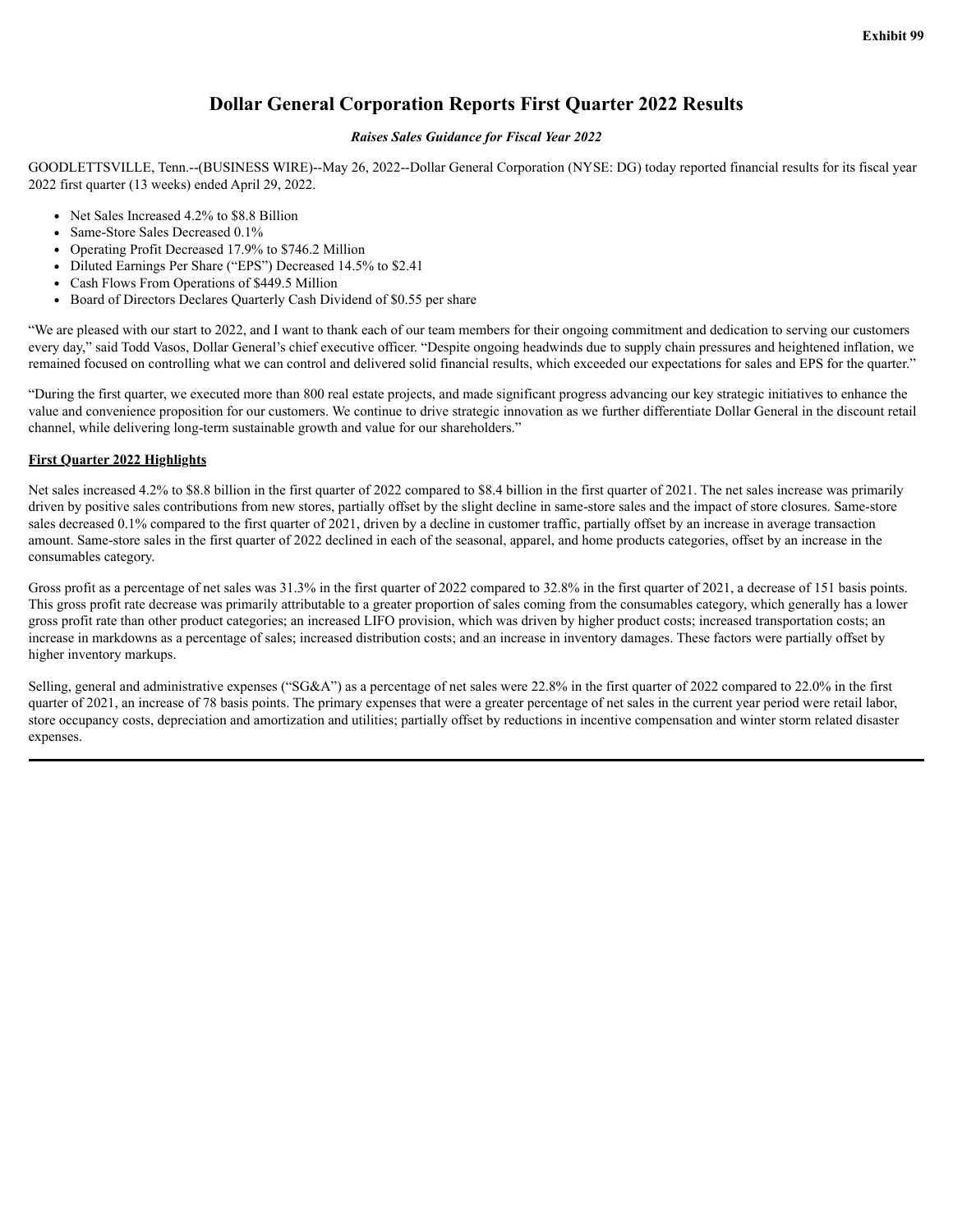Operating profit for the first quarter of 2022 decreased 17.9% to \$746.2 million compared to \$908.9 million in the first quarter of 2021.

The effective income tax rate in the first quarter of 2022 was 21.8% compared to 22.0% in the first quarter of 2021. This lower effective income tax rate was primarily due to a decrease in pre-tax earnings in the 2022 period compared to the 2021 period while rate impacting items, such as the benefits from stockbased compensation and federal tax credits, remained materially the same in amount in both the 2022 and 2021 periods.

The Company reported net income of \$552.7 million for the first quarter of 2022, a decrease of 18.5% compared to \$677.7 million in the first quarter of 2021. Diluted EPS decreased 14.5% to \$2.41 for the first quarter of 2022 compared to diluted EPS of \$2.82 in the first quarter of 2021.

#### **Merchandise Inventories**

As of April 29, 2022, total merchandise inventories, at cost, were \$6.1 billion compared to \$5.1 billion as of April 30, 2021, an increase of 13.3% on a per-store basis. This increase primarily reflects the impact of product cost inflation and a greater mix of higher-value products.

#### **Capital Expenditures**

Total additions to property and equipment in first quarter of 2022 were \$282 million, including approximately: \$112 million for improvements, upgrades, remodels and relocations of existing stores; \$107 million related to store facilities, primarily for leasehold improvements, fixtures and equipment in new stores; \$47 million for distribution and transportation-related projects; and \$9 million for information systems upgrades and technology-related projects. During first quarter of 2022, the Company opened 239 new stores, remodeled 532 stores, and relocated 32 stores.

#### **Share Repurchases**

In the first quarter of 2022, the Company repurchased \$747 million of its common stock, or 3.4 million shares, at an average price of \$220.13 per share, under its share repurchase program. The total remaining authorization for future repurchases was \$1.4 billion at the end of the first quarter of 2022. Under the authorization, repurchases may be made from time to time in open market transactions, including pursuant to trading plans adopted in accordance with Rule 10b5-1 of the Securities Exchange Act of 1934, as amended, or in privately negotiated transactions. The timing, manner and number of shares repurchased will depend on a variety of factors, including price, market conditions, compliance with the covenants and restrictions under the Company's debt agreements and other factors. The authorization has no expiration date.

#### **Dividend**

On May 25, 2022, the Company's Board of Directors declared a quarterly cash dividend of \$0.55 per share on the Company's common stock, payable on or before July 19, 2022 to shareholders of record on July 5, 2022. While the Board of Directors intends to continue regular cash dividends, the declaration and amount of future dividends are subject to the sole discretion of the Board and will depend upon, among other things, the Company's results of operations, cash requirements, financial condition, contractual restrictions, and other factors the Board may deem relevant in its sole discretion.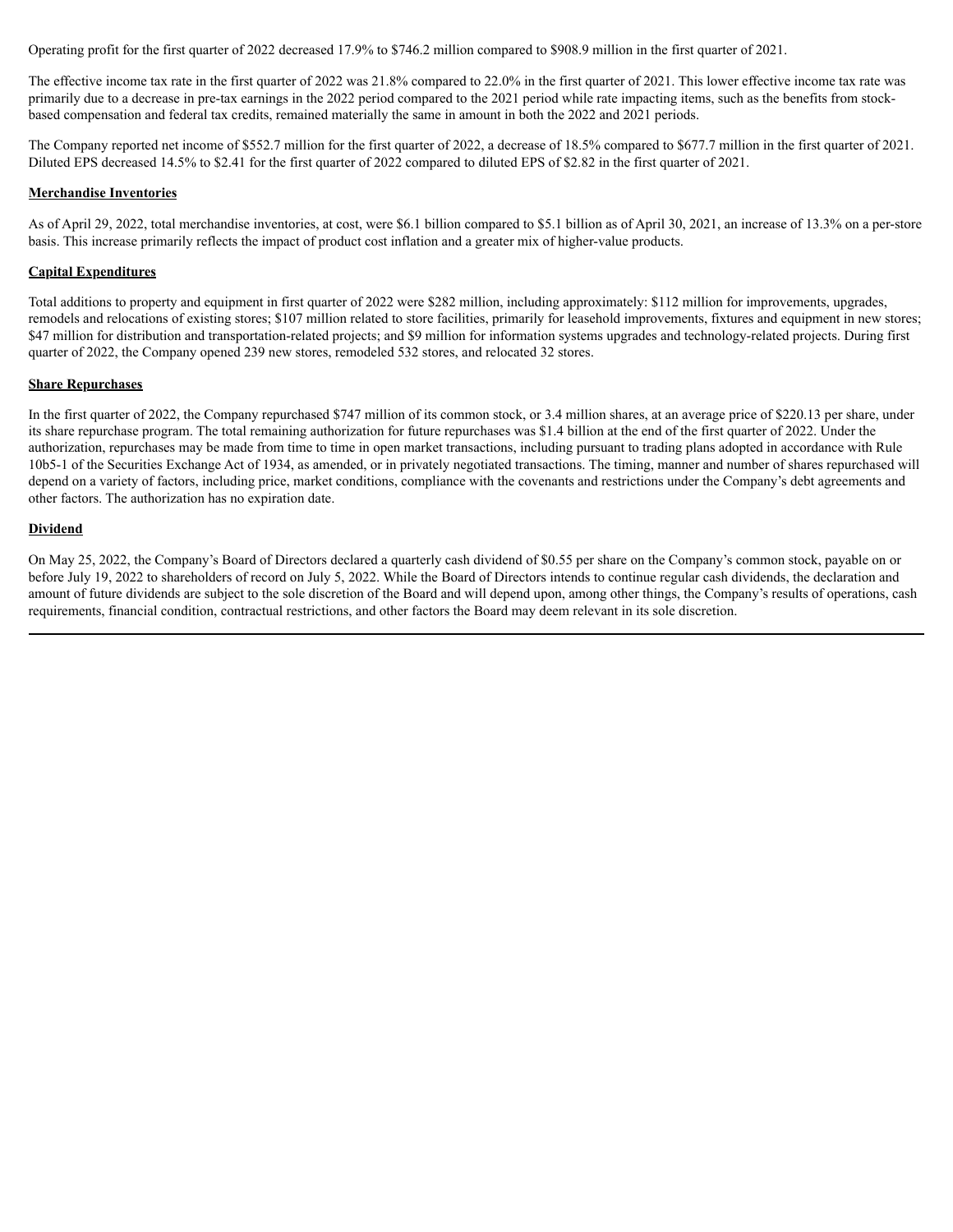### **Fiscal Year 2022 Financial Guidance and Store Growth Outlook**

Despite the ongoing uncertainties arising from product cost inflation and continued pressure in the supply chain, the Company is updating its sales guidance, and reiterating the remainder of its financial guidance, for the 53-week fiscal year ending February 3, 2023 ("fiscal year 2022") issued on March 17, 2022. The Company now expects the following:

• Net sales growth of approximately  $10.0\%$  -10.5%, including an estimated benefit of approximately two percentage points from the 53<sup>rd</sup> week; compared to its previous expectation of approximately 10%, including an estimated benefit of approximately two percentage points from the 53rd week; and Same-store sales growth of approximately 3.0% -3.5%; compared to its previous expectation of 2.5%.

The Company continues to expect the following:

- Diluted EPS growth in the range of approximately 12% to 14%, including an estimated benefit of approximately four percentage points from the 53rd week;
	- This Diluted EPS guidance assumes an effective tax rate in the range of 22.5% to 23.0%;
- Share repurchases of approximately \$2.75 billion; and
- Capital expenditures, including those related to investments in the Company's strategic initiatives, in the range of \$1.4 billion to \$1.5 billion.

The Company is also reiterating its plans to execute 2,980 real estate projects in fiscal year 2022, including 1,110 new store openings, 1,750 remodels, and 120 store relocations.

"We are pleased with our strong start to the year," said John Garratt, Dollar General's chief financial officer. "As a result of our strong topline performance and current expectations for the remainder of the year, we are raising our net sales and same-store sales guidance for fiscal 2022. Looking ahead, our plans include targeted investments to further enhance the in-store experience, while driving an even greater improvement in in-stock levels and customer service. We believe these investments will position us well to build on our sales momentum as we move ahead."

### **Conference Call Information**

The Company will hold a conference call on May 26, 2022 at 9:00 a.m. CT/10:00 a.m. ET, hosted by Todd Vasos, chief executive officer, Jeff Owen, chief operating officer, and John Garratt, chief financial officer. To participate via telephone, please call (877) 407-0890 at least 10 minutes before the conference call is scheduled to begin. The conference ID is 13729427. There will also be a live webcast of the call available at https://investor.dollargeneral.com under "News & Events, Events & Presentations." A replay of the conference call will be available through June 23, 2022, and will be accessible via webcast replay or by calling (877) 660-6853. The conference ID for the telephonic replay is 13729427.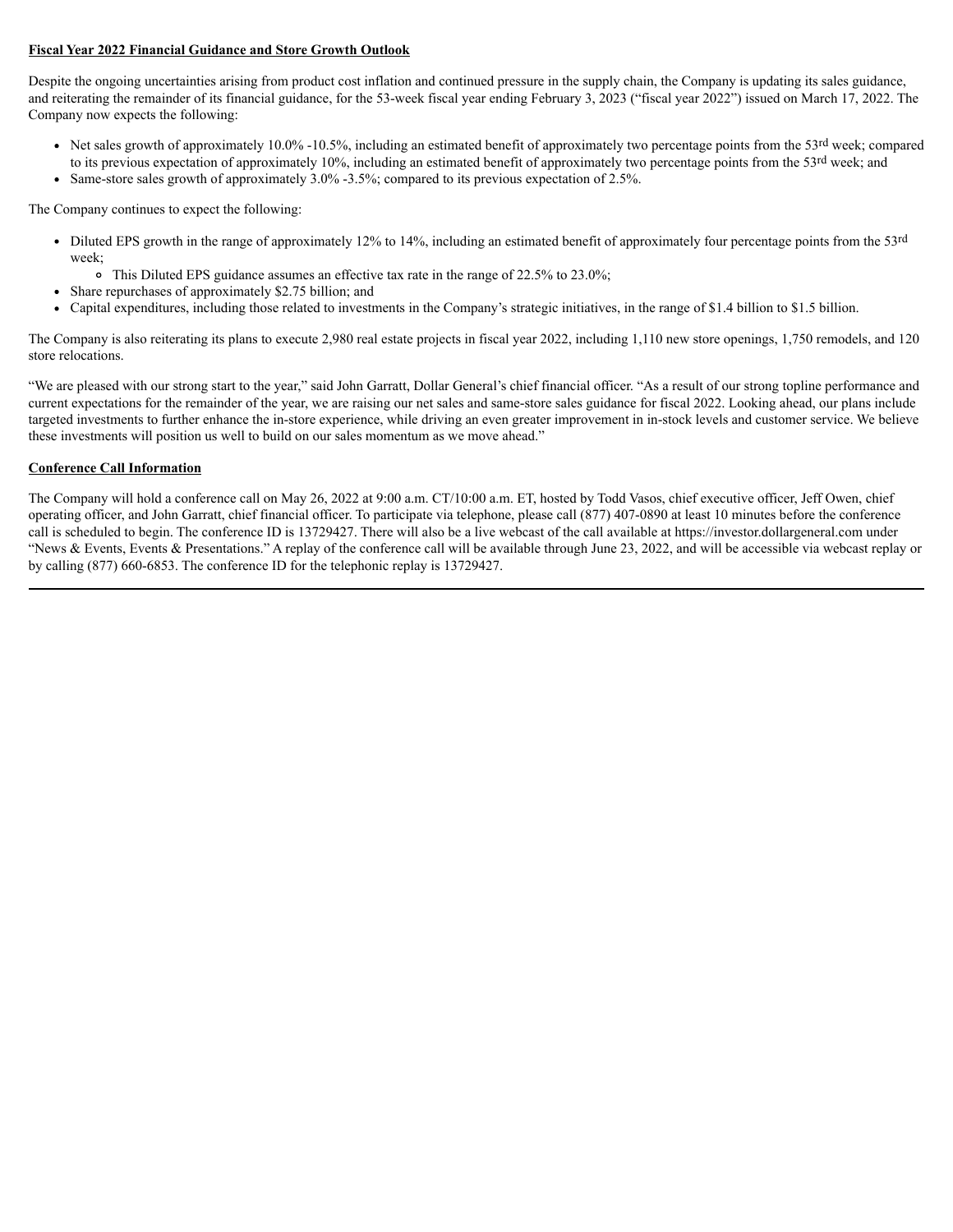#### **Forward-Looking Statements**

This press release contains forward-looking information within the meaning of the federal securities laws, including the Private Securities Litigation Reform Act. Forward-looking statements include those regarding the Company's outlook, strategy, initiatives, plans and intentions including, but not limited to, statements made within the quotation of Mr. Vasos, and in the sections entitled "Share Repurchases," "Dividend," and "Fiscal Year 2022 Financial Guidance and Store Growth Outlook." A reader can identify forward-looking statements because they are not limited to historical fact or they use words such as "outlook," "may," "will," "should," "could," "would," "can," "believe," "anticipate," "plan," "project," "expect," "estimate," "target," "forecast," "predict," "position," "assume," "opportunities," "intend," "continue," "future," "beyond," "ongoing," "potential," "long-term," "guidance," "goal," "outcome," "uncertainty," "look to," "move ahead," "looking ahead," "subject to," "committed," "confident," "focus on," or "likely to," and similar expressions that concern the Company's strategies, plans, initiatives, intentions or beliefs about future occurrences or results. These matters involve risks, uncertainties and other factors that may change at any time and may cause actual results to differ materially from those which the Company expected. Many of these statements are derived from the Company's operating budgets and forecasts as of the date of this release, which are based on many detailed assumptions that the Company believes are reasonable. However, it is very difficult to predict the effect of known factors on future results, and the Company cannot anticipate all factors that could affect future results that may be important to an investor. All forward-looking information should be evaluated in the context of these risks, uncertainties and other factors. Important factors that could cause actual results to differ materially from the expectations expressed in or implied by such forward-looking statements include, but are not limited to:

- risks related to the COVID-19 pandemic and associated governmental responses, including but not limited to, the effects on the Company's supply chain, distribution network, store and distribution center growth, store and distribution center closures, transportation and distribution costs, SG&A expenses, share repurchase activity, and cybersecurity risk profile, as well as the effects on domestic and foreign economies, the global supply chain, labor availability, and customers' spending patterns;
- economic factors, including but not limited to employment levels; inflation; pandemics; higher fuel, energy, healthcare and housing costs, interest rates, consumer debt levels, and tax rates; tax law changes that negatively affect credits and refunds; lack of available credit; decreases in, or elimination of, government stimulus programs or subsidies such as unemployment, food/nutrition assistance programs, and the Child Tax Credit; commodity rates; transportation, lease and insurance costs; wage rates (including the heightened possibility of increased federal, state and/or local minimum wage rates); foreign exchange rate fluctuations; measures or events that create barriers to or increase the costs of international trade (including increased import duties or tariffs); and changes in laws and regulations and their effect on, as applicable, customer spending and disposable income, the Company's ability to execute its strategies and initiatives, the Company's cost of goods sold, the Company's SG&A expenses (including real estate costs), and the Company's sales and profitability;
- failure to achieve or sustain the Company's strategies and initiatives, including those relating to merchandising, real estate and new store development, international expansion, store formats and concepts, digital, marketing, health services, shrink, sourcing, private brand, inventory management, supply chain, store operations, expense reduction, technology, pOpshelf, DG Fresh initiative, Fast Track, and DG Media Network;
- competitive pressures and changes in the competitive environment and the geographic and product markets where the Company operates, including, but not limited to, pricing, promotional activity, expanded availability of mobile, web-based and other digital technologies, and alliances or other business combinations;
- failure to timely and cost-effectively execute the Company's real estate projects or to anticipate or successfully address the challenges imposed by the Company's expansion, including into new countries or domestic markets, states, or urban or suburban areas;
- levels of inventory shrinkage;
- failure to successfully manage inventory balances;
- $\bullet$ failure to maintain the security of the Company's business, customer, employee or vendor information or to comply with privacy laws, or the Company or one of its vendors falling victim to a cyberattack (which risk is heightened as a result of the current conflict between Russia and Ukraine) that prevents the Company from operating all or a portion of its business;
- damage or interruption to the Company's information systems as a result of external factors, staffing shortages or challenges in maintaining or updating the Company's existing technology or developing or implementing new technology;
- a significant disruption to the Company's distribution network, the capacity of the Company's distribution centers or the timely receipt of inventory, or delays in constructing, opening or staffing new distribution centers;
- risks and challenges associated with sourcing merchandise from suppliers, including, but not limited to, those related to international trade (for example, disruptive political events like the current conflict between Russia and Ukraine);
- natural disasters, unusual weather conditions (whether or not caused by climate change), pandemic outbreaks or other health crises, political or civil unrest, acts of war, violence or terrorism, and disruptive global political events (for example, the current conflict between Russia and Ukraine);
- product liability, product recall or other product safety or labeling claims;
- incurrence of material uninsured losses, excessive insurance costs or accident costs;
- failure to attract, develop and retain qualified employees while controlling labor costs (including the heightened possibility of increased federal, state  $\bullet$ and/or local minimum wage rates/salary levels) and other labor issues;
- loss of key personnel or inability to hire additional qualified personnel;
- risks associated with the Company's private brands, including, but not limited to, the Company's level of success in improving their gross profit rate;
- seasonality of the Company's business;
- failure to protect the Company's reputation;
- the impact of changes in or noncompliance with governmental regulations and requirements (including, but not limited to, those dealing with the sale of products, including without limitation, product and food safety, marketing or labeling; information security and privacy; labor and employment; employee wages and benefits (including the heightened possibility of increased federal, state and/or local minimum wage rates/salary levels); health and safety; imports and customs; bribery; climate change; and environmental compliance, as well as tax laws (including those related to the federal, state or foreign corporate tax rate), the interpretation of existing tax laws, or the Company's failure to sustain its reporting positions negatively affecting the Company's tax rate) and developments in or outcomes of private actions, class actions, multi-district litigation, arbitrations, derivative actions, administrative proceedings, regulatory actions or other litigation or of inquiries from federal, state and local agencies, regulatory authorities, attorneys general, committees, subcommittees and members of the U.S. Congress, and other local, state, federal and international governmental authorities;
- new accounting guidance or changes in the interpretation or application of existing guidance;
- deterioration in market conditions, including market disruptions, limited liquidity and interest rate fluctuations, or changes in the Company's credit profile;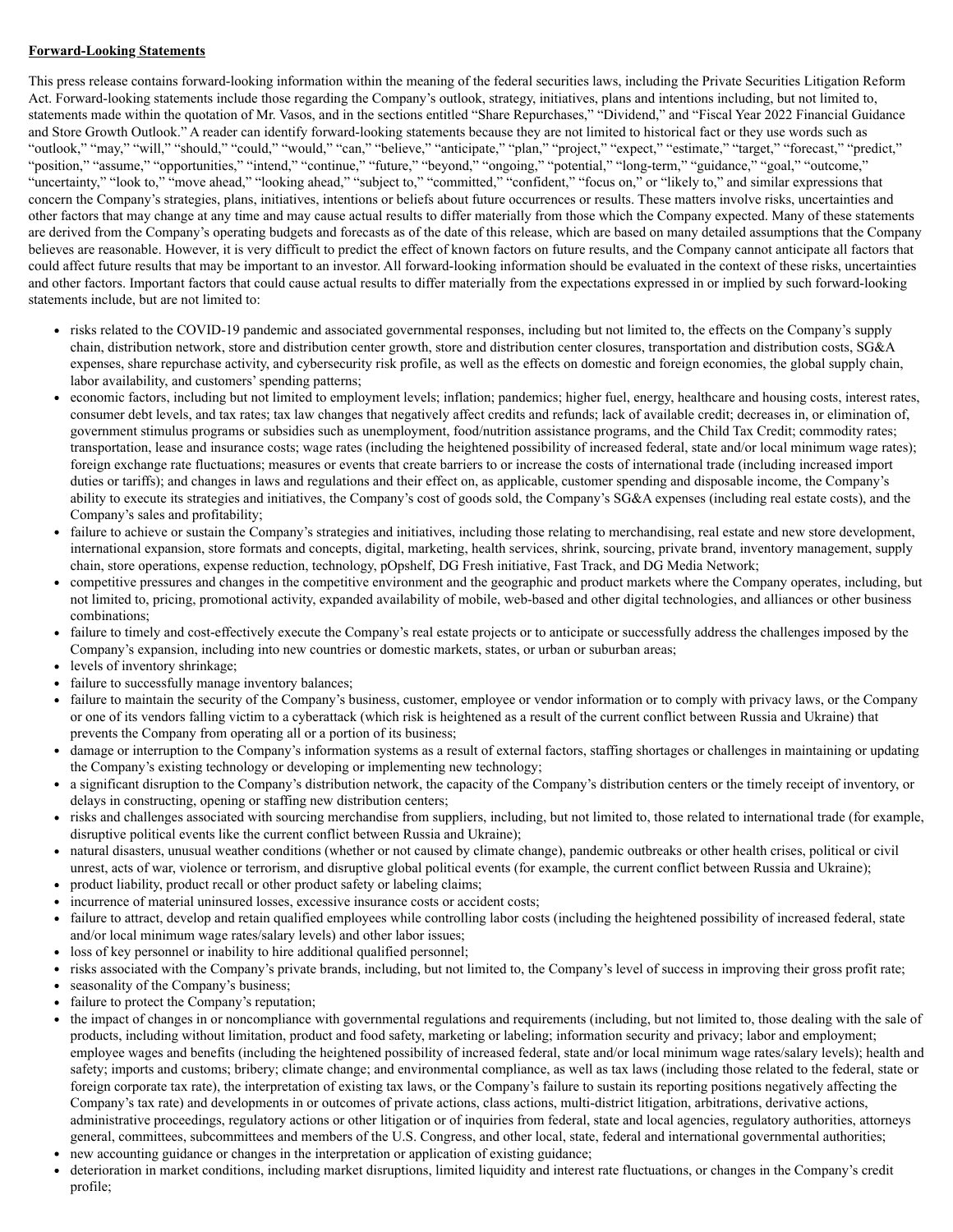the factors disclosed under "Risk Factors" in the Company's most recent Annual Report on Form 10-K and any subsequently filed Quarterly Reports on Form 10-Q; and

such other factors as may be discussed or identified in this press release.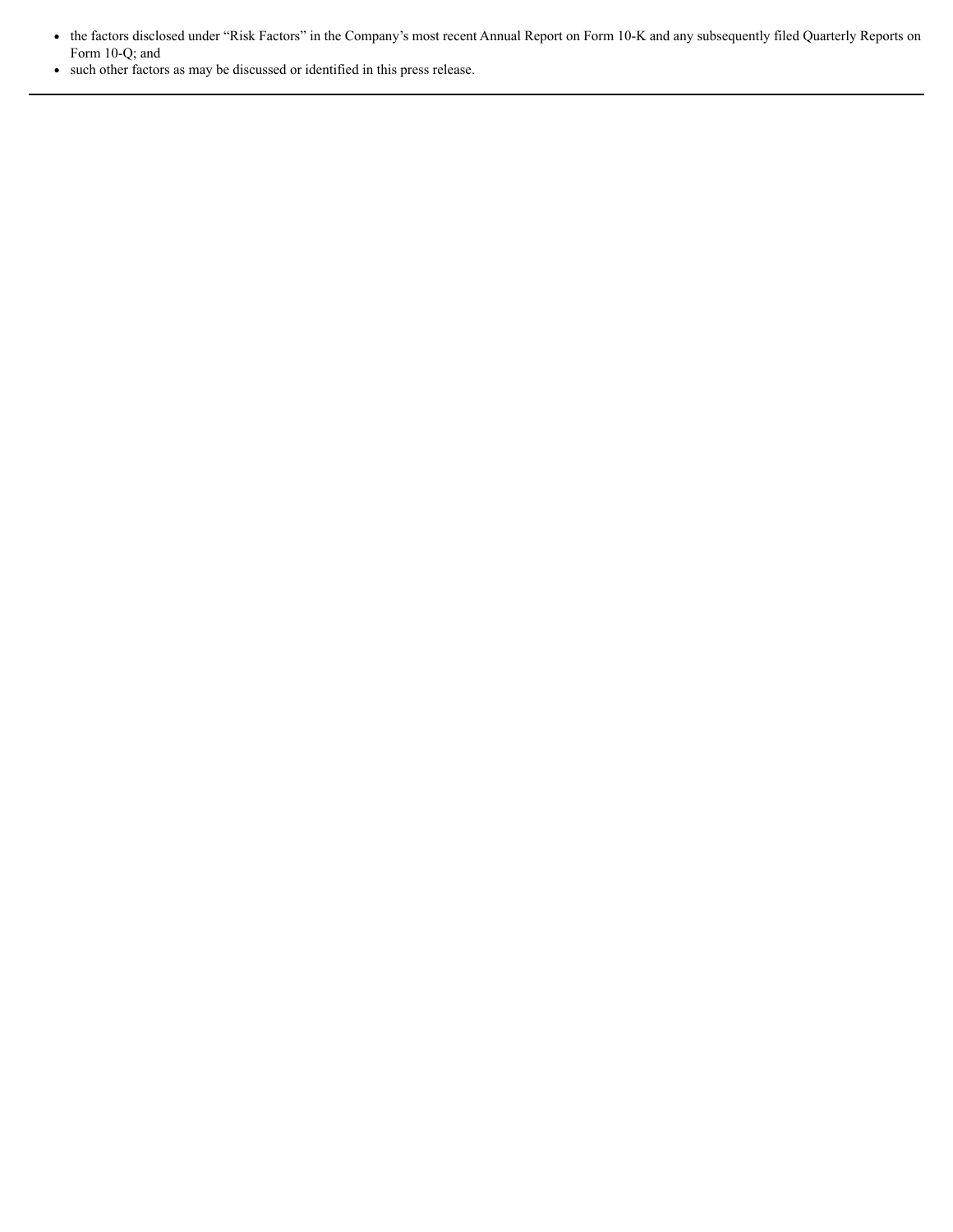All forward-looking statements are qualified in their entirety by these and other cautionary statements that the Company makes from time to time in its SEC filings and public communications. The Company cannot assure the reader that it will realize the results or developments the Company anticipates or, even if substantially realized, that they will result in the consequences or affect the Company or its operations in the way the Company expects. Forward-looking statements speak only as of the date made. The Company undertakes no obligation, and specifically disclaims any duty, to update or revise any forward-looking statements as a result of new information, future events or circumstances, or otherwise, except as otherwise required by law. As a result of these risks and uncertainties, readers are cautioned not to place undue reliance on any forward-looking statements included herein or that may be made elsewhere from time to time by, or on behalf of, the Company.

Investors should also be aware that while the Company does, from time to time, communicate with securities analysts and others, it is against the Company's policy to disclose to them any material, nonpublic information or other confidential commercial information. Accordingly, shareholders should not assume that the Company agrees with any statement or report issued by any securities analyst regardless of the content of the statement or report. Furthermore, the Company has a policy against confirming projections, forecasts or opinions issued by others. Thus, to the extent that reports issued by securities analysts contain any projections, forecasts or opinions, such reports are not the Company's responsibility.

#### **About Dollar General Corporation**

Dollar General Corporation has been delivering value to shoppers for more than 80 years. Dollar General helps shoppers Save time. Save money. Every day.® by offering products that are frequently used and replenished, such as food, snacks, health and beauty aids, cleaning supplies, basic apparel, housewares and seasonal items at everyday low prices in convenient neighborhood locations. Dollar General operated 18,356 stores in 47 states as of April 29, 2022. In addition to high-quality private brands, Dollar General sells products from America's most-trusted manufacturers such as Clorox, Energizer, Procter & Gamble, Hanes, Coca-Cola, Mars, Unilever, Nestle, Kimberly-Clark, Kellogg's, General Mills, and PepsiCo. Learn more about Dollar General at www.dollargeneral.com.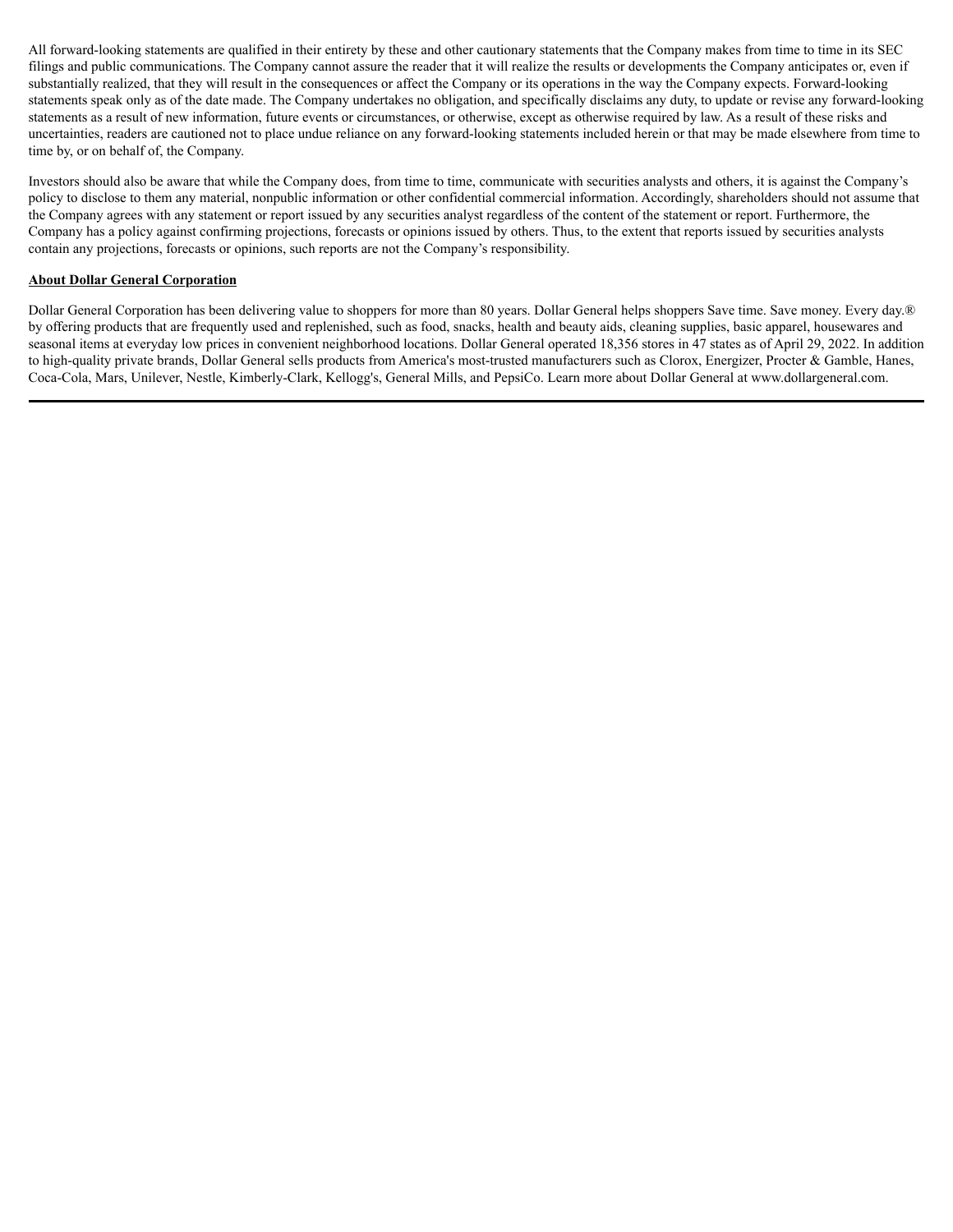# **DOLLAR GENERAL CORPORATION AND SUBSIDIARIES**

# **Condensed Consolidated Balance Sheets**

**(In thousands)**

|                                           | (Unaudited) |            |          |                   |   |            |
|-------------------------------------------|-------------|------------|----------|-------------------|---|------------|
|                                           | April 29    |            | April 30 | <b>January 28</b> |   |            |
|                                           |             | 2022       |          | 2021              |   | 2022       |
| <b>ASSETS</b>                             |             |            |          |                   |   |            |
| Current assets:                           |             |            |          |                   |   |            |
| Cash and cash equivalents                 | \$          | 335,613    | - S      | 688,055 \$        |   | 344,829    |
| Merchandise inventories                   |             | 6,087,399  |          | 5,099,465         |   | 5,614,325  |
| Income taxes receivable                   |             | 33,576     |          | 16,637            |   | 97,394     |
| Prepaid expenses and other current assets |             | 280,282    |          | 237,588           |   | 247,295    |
| Total current assets                      |             | 6,736,870  |          | 6,041,745         |   | 6,303,843  |
| Net property and equipment                |             | 4,451,028  |          | 3,999,170         |   | 4,346,127  |
| Operating lease assets                    |             | 10,183,152 |          | 9,614,974         |   | 10,092,930 |
| Goodwill                                  |             | 4,338,589  |          | 4,338,589         |   | 4,338,589  |
| Other intangible assets, net              |             | 1,199,720  |          | 1,199,840         |   | 1,199,750  |
| Other assets, net                         |             | 46,949     |          | 42,380            |   | 46,132     |
| Total assets                              | \$          | 26,956,308 | S        | 25,236,698        | S | 26,327,371 |
|                                           |             |            |          |                   |   |            |

# LIABILITIES AND SHAREHOLDERS' EQUITY

| Current liabilities:                           |                 |     |            |      |            |
|------------------------------------------------|-----------------|-----|------------|------|------------|
| Current portion of long-term obligations       | \$<br>900,635   | - S |            | - \$ |            |
| Current portion of operating lease liabilities | \$<br>1,205,043 | -S  | 1,101,369  | S    | 1,183,559  |
| Accounts payable                               | 3,906,852       |     | 3,294,423  |      | 3,738,604  |
| Accrued expenses and other                     | 930,260         |     | 861,653    |      | 1,049,139  |
| Income taxes payable                           | 9,051           |     | 57,953     |      | 8,055      |
| Total current liabilities                      | 6,951,841       |     | 5,315,398  |      | 5,979,357  |
| Long-term obligations                          | 3,947,462       |     | 4,130,710  |      | 4,172,068  |
| Long-term operating lease liabilities          | 8,959,174       |     | 8,499,442  |      | 8,890,709  |
| Deferred income taxes                          | 907,020         |     | 769,430    |      | 825,254    |
| Other liabilities                              | 229,187         |     | 271,793    |      | 197,997    |
| <b>Total liabilities</b>                       | 20.994.684      |     | 18,986,773 |      | 20,065,385 |

Commitments and contingencies

|   |            | $\overline{\phantom{a}}$ |            |
|---|------------|--------------------------|------------|
|   | 198,623    | 206,680                  | 201,265    |
|   | 3,606,414  | 3,457,160                | 3,587,914  |
|   | 2,157,589  | 2,588,006                | 2,473,999  |
|   | (1,002)    | (1,921)                  | (1,192)    |
|   | 5,961,624  | 6,249,925                | 6,261,986  |
| S | 26,956,308 | 25,236,698               | 26,327,371 |
|   |            |                          |            |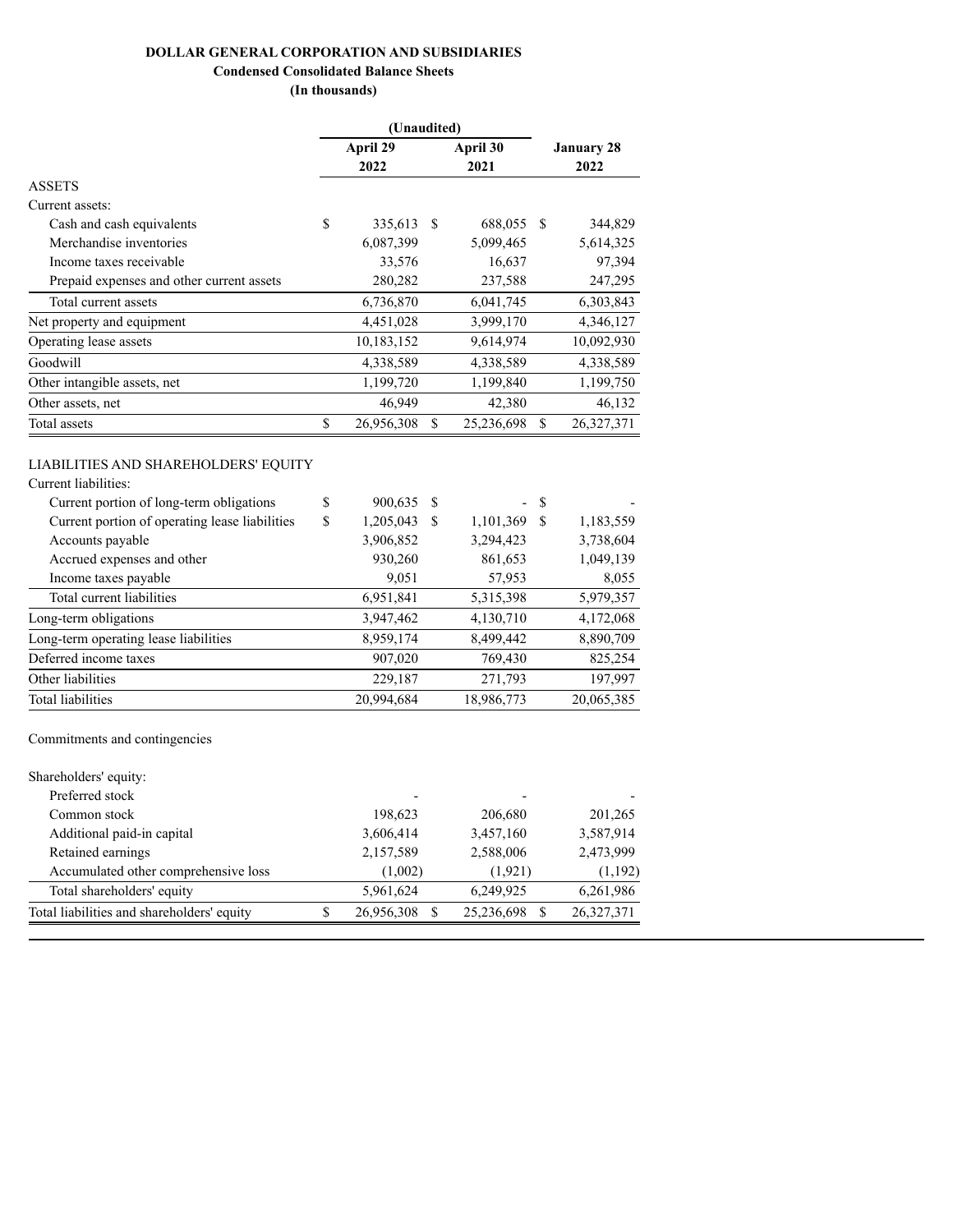# **DOLLAR GENERAL CORPORATION AND SUBSIDIARIES**

# **Condensed Consolidated Statements of Income**

# **(In thousands, except per share amounts) (Unaudited)**

|                                              | <b>For the Quarter Ended</b> |           |                    |               |                    |              |  |
|----------------------------------------------|------------------------------|-----------|--------------------|---------------|--------------------|--------------|--|
|                                              | April 29                     |           | % of Net           |               | April 30           | % of Net     |  |
|                                              |                              | 2022      | <b>Sales</b>       |               | 2021               | <b>Sales</b> |  |
| Net sales                                    | \$                           |           | 8,751,352 100.00 % | \$            | 8,400,964 100.00 % |              |  |
| Cost of goods sold                           |                              | 6,012,989 | 68.71              |               | 5,645,296          | 67.20        |  |
| Gross profit                                 |                              | 2,738,363 | 31.29              |               | 2,755,668          | 32.80        |  |
| Selling, general and administrative expenses |                              | 1,992,206 | 22.76              |               | 1,846,818          | 21.98        |  |
| Operating profit                             |                              | 746,157   | 8.53               |               | 908,850            | 10.82        |  |
| Interest expense                             |                              | 39,676    | 0.45               |               | 40,392             | 0.48         |  |
| Income before income taxes                   |                              | 706,481   | 8.07               |               | 868,458            | 10.34        |  |
| Income tax expense                           |                              | 153,824   | 1.76               |               | 190,709            | 2.27         |  |
| Net income                                   | \$                           | 552,657   | $6.32\%$           | <sup>\$</sup> | 677,749            | 8.07%        |  |
| Earnings per share:                          |                              |           |                    |               |                    |              |  |
| <b>Basic</b>                                 | \$                           | 2.42      |                    | \$            | 2.84               |              |  |
| Diluted                                      | \$                           | 2.41      |                    | \$            | 2.82               |              |  |
| Weighted average shares outstanding:         |                              |           |                    |               |                    |              |  |
| <b>Basic</b>                                 |                              | 228,477   |                    |               | 238,548            |              |  |
| Diluted                                      |                              | 229,609   |                    |               | 240,301            |              |  |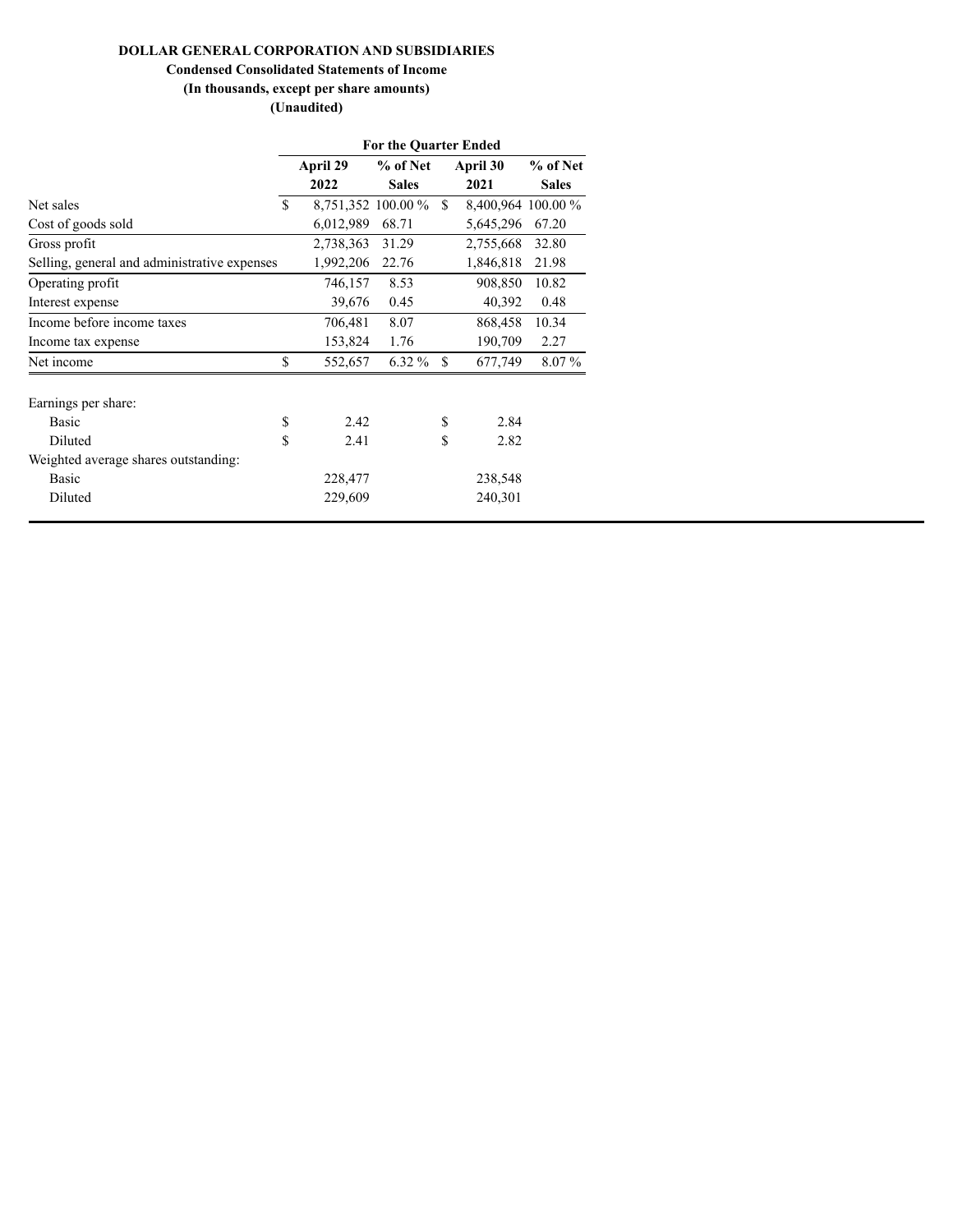# **DOLLAR GENERAL CORPORATION AND SUBSIDIARIES**

# **Condensed Consolidated Statements of Cash Flows**

# **(In thousands) (Unaudited)**

|                                                                                 | For the 13 Weeks Ended |                          |               |  |
|---------------------------------------------------------------------------------|------------------------|--------------------------|---------------|--|
|                                                                                 |                        | April 29                 | April 30      |  |
|                                                                                 |                        | 2022                     | 2021          |  |
| Cash flows from operating activities:                                           |                        |                          |               |  |
| Net income                                                                      | \$                     | 552,657 \$               | 677,749       |  |
| Adjustments to reconcile net income to net cash                                 |                        |                          |               |  |
| from operating activities:                                                      |                        |                          |               |  |
| Depreciation and amortization                                                   |                        | 172,563                  | 154,146       |  |
| Deferred income taxes                                                           |                        | 81,679                   | 58,794        |  |
| Noncash share-based compensation                                                |                        | 26,945                   | 23,533        |  |
| Other noncash (gains) and losses                                                |                        | 68,585                   | 13,040        |  |
| Change in operating assets and liabilities:                                     |                        |                          |               |  |
| Merchandise inventories                                                         |                        | (538, 921)               | 135,732       |  |
| Prepaid expenses and other current assets                                       |                        | (34, 482)                | (41, 831)     |  |
| Accounts payable                                                                |                        | 172,110                  | (295, 206)    |  |
| Accrued expenses and other liabilities                                          |                        | (116, 384)               | (136,743)     |  |
| Income taxes                                                                    |                        | 64,814                   | 116,013       |  |
| Other                                                                           |                        | (50)                     | (2, 236)      |  |
| Net cash provided by (used in) operating activities                             |                        | 449,516                  | 702,991       |  |
|                                                                                 |                        |                          |               |  |
| Cash flows from investing activities:                                           |                        |                          |               |  |
| Purchases of property and equipment                                             |                        | (281, 580)               | (277, 730)    |  |
| Proceeds from sales of property and equipment                                   |                        | 736                      | 807           |  |
| Net cash provided by (used in) investing activities                             |                        | (280, 844)               | (276, 923)    |  |
|                                                                                 |                        |                          |               |  |
| Cash flows from financing activities:                                           |                        |                          |               |  |
| Issuance of long-term obligations                                               |                        |                          |               |  |
| Repayments of long-term obligations                                             |                        | (3,034)                  | (1,753)       |  |
| Net increase (decrease) in commercial paper outstanding                         |                        | 705,300                  |               |  |
| Borrowings under revolving credit facilities                                    |                        |                          |               |  |
| Repayments of borrowings under revolving credit facilities                      |                        |                          |               |  |
| Costs associated with issuance of debt                                          |                        |                          |               |  |
| Repurchases of common stock                                                     |                        | (746, 773)               | (1,000,352)   |  |
| Payments of cash dividends                                                      |                        | (125, 262)               | (99, 832)     |  |
| Other equity and related transactions                                           |                        | (8,119)                  | (12, 653)     |  |
| Net cash provided by (used in) financing activities                             |                        | (177, 888)               | (1, 114, 590) |  |
|                                                                                 |                        |                          |               |  |
| Net increase (decrease) in cash and cash equivalents                            |                        | (9,216)                  | (688, 522)    |  |
| Cash and cash equivalents, beginning of period                                  |                        | 344,829                  | 1,376,577     |  |
| Cash and cash equivalents, end of period                                        | \$                     | 335,613<br>$\mathcal{S}$ | 688,055       |  |
| Supplemental cash flow information:                                             |                        |                          |               |  |
| Cash paid for:                                                                  |                        |                          |               |  |
| Interest                                                                        | \$                     | 52,349 \$                | 55,858        |  |
| Income taxes                                                                    | \$                     | $7,226$ \$               | 15,801        |  |
| Supplemental schedule of non-cash investing and financing activities:           |                        |                          |               |  |
| Right of use assets obtained in exchange for new operating lease liabilities \$ |                        | 396,628 \$               | 417,749       |  |
| Purchases of property and equipment awaiting processing for payment,            |                        |                          |               |  |
| included in Accounts payable                                                    | \$                     | 141,202 \$               | 93,599        |  |
|                                                                                 |                        |                          |               |  |